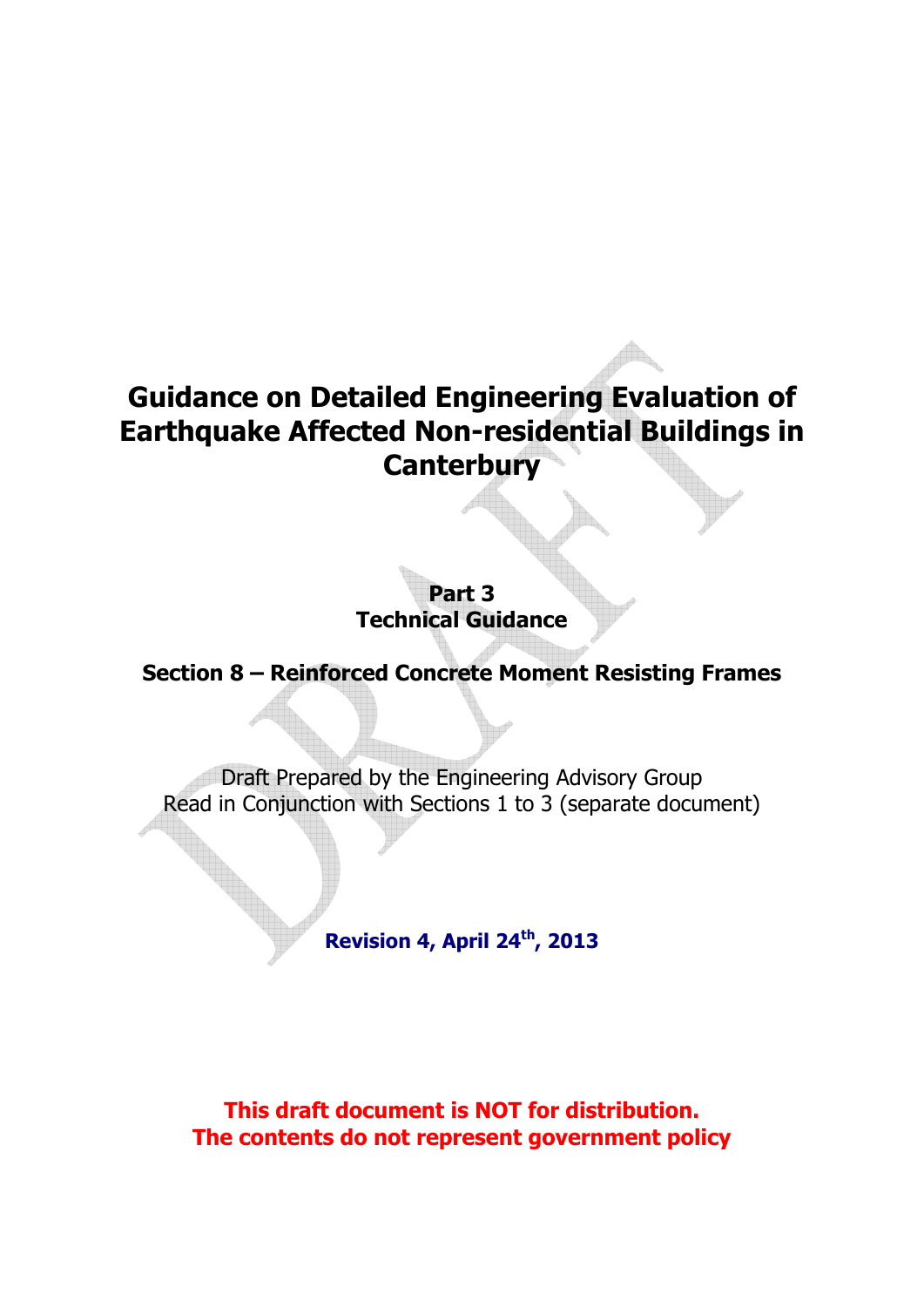### Document Status

It is intended that this document will provide guidance to structural and geotechnical engineers and to Territorial Authorities in the assessment of earthquake-damaged buildings. The purpose of the assessment is primarily to assist in determining whether buildings should be occupied, noting that absolute safety can never be achieved.

Ideally, a document such as this should have been in existence prior to the Canterbury Earthquakes, as it is needed almost immediately. Consequently, this document has been prepared with considerable urgency, acknowledging that comprehensiveness and depth may be compromised as a result. This document is likely to require significant further revision in order to be applied more broadly than the Canterbury earthquake recovery.

This document is part of a series of documents, as follows:

Part 1 Background Part 2 Evaluation Procedure Part 3 Technical Guidance

The sequence of release of the documents is deliberately out of numerical order, recognising the need for engineers to begin the detailed evaluations as soon as possible.

Where errors are omissions are noted in the document, it is requested that users notify the Engineering Advisory Group through John Hare at johnh@holmesgroup.com.

#### **Revision history:**

 Revision 1, 11 June 2012, internal to EAG Revision 2, internal to EAG Revision 3, EAG internal draft for comment Revision  $4, 24<sup>th</sup>$  April 2013, first draft for comment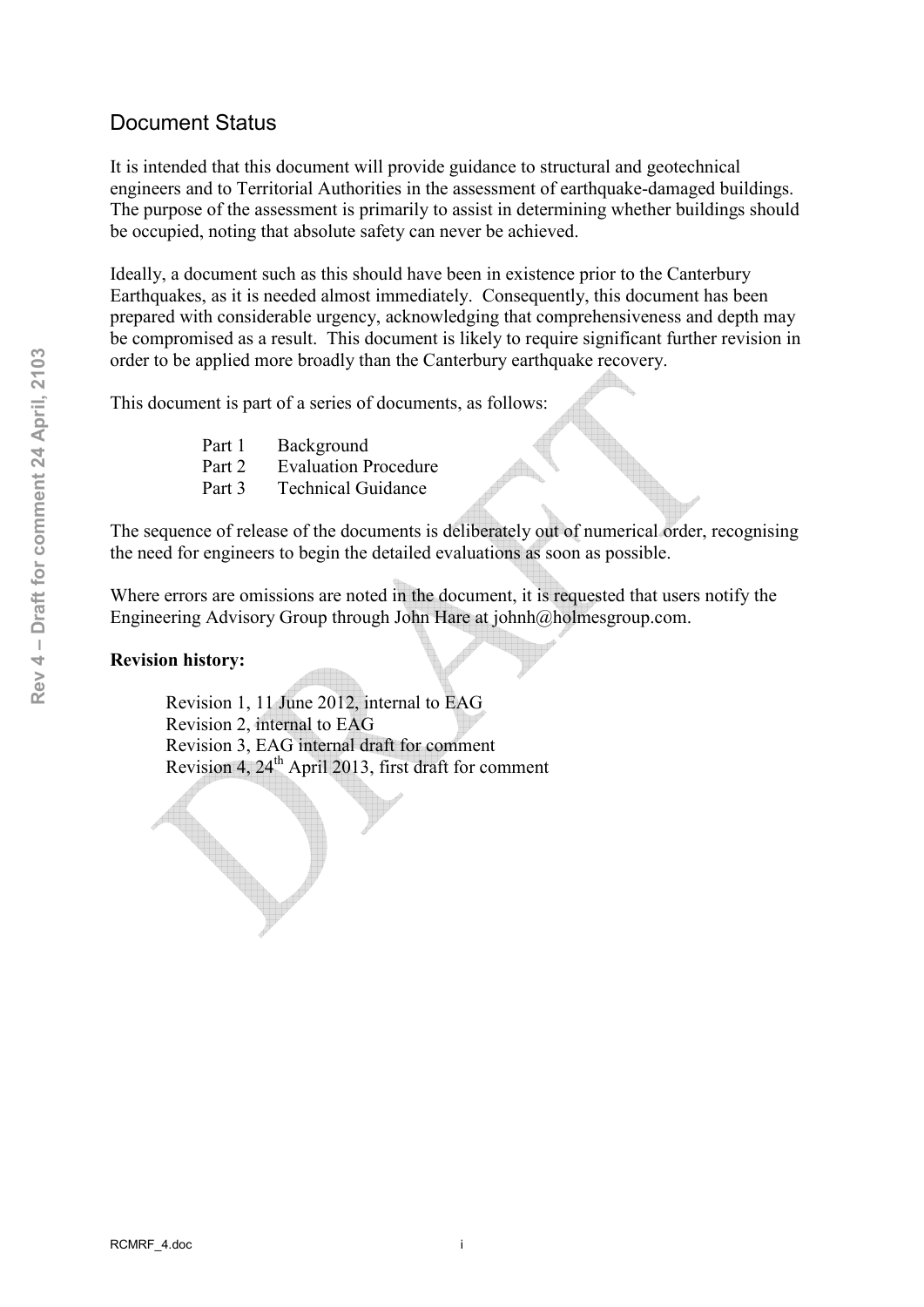## Contents

| 8 |       | REINFORCED CONCRETE MOMENT FRAME BUILDINGS |  |
|---|-------|--------------------------------------------|--|
|   | 8.1   |                                            |  |
|   | 8.2   |                                            |  |
|   | 8.3   |                                            |  |
|   | 8.4   |                                            |  |
|   | 8.4.1 |                                            |  |
|   | 8.4.2 |                                            |  |
|   | 8.4.3 |                                            |  |
|   | 8.5   |                                            |  |
|   | 8.5.1 |                                            |  |
|   | 8.6   |                                            |  |
|   | 8.7   |                                            |  |
|   |       |                                            |  |

## **TABLES**

## **FIGURES**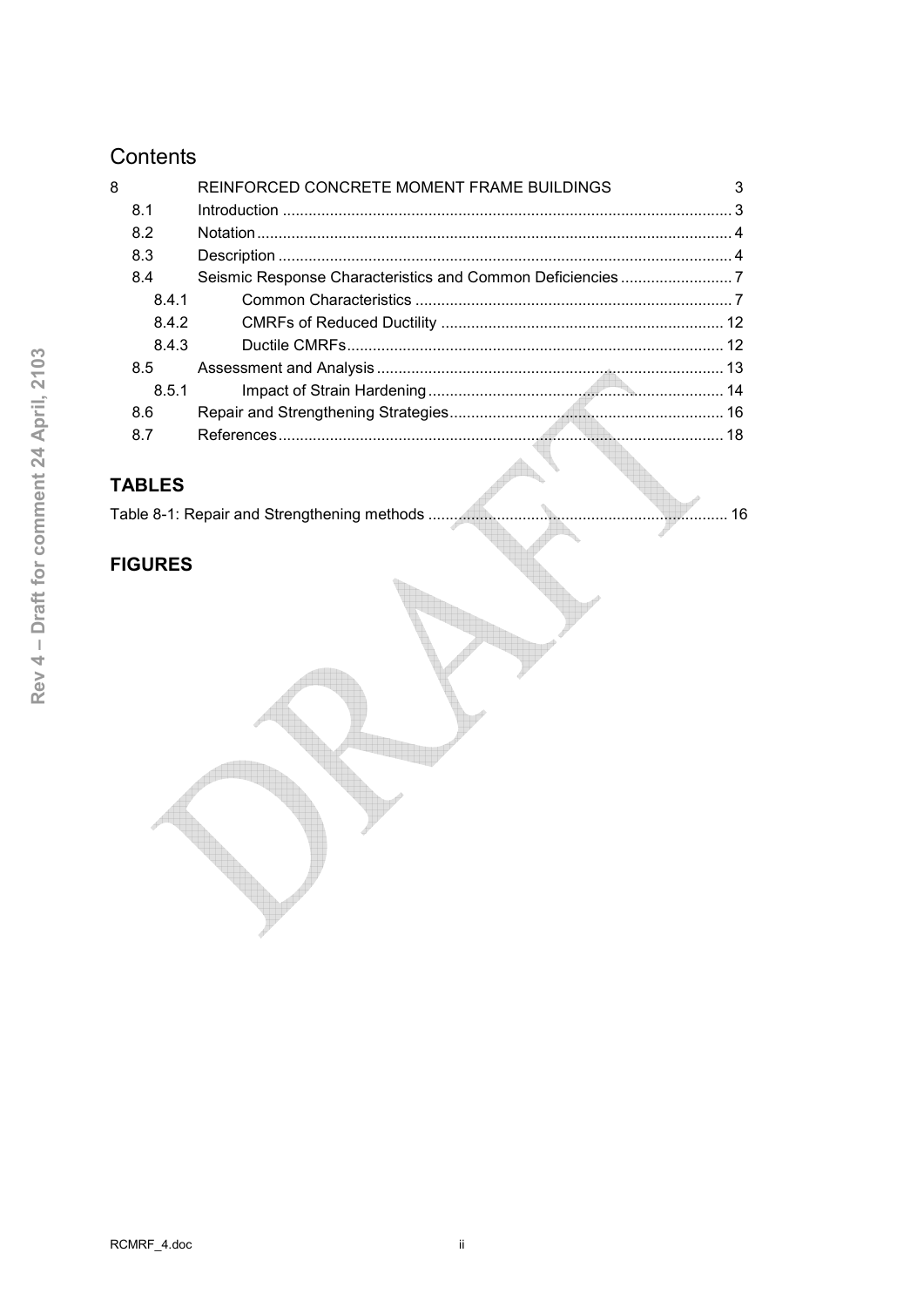## **8 REINFORCED CONCRETE MOMENT FRAME BUILDINGS**

#### **8.1 INTRODUCTION**

Concrete moment frame (CMRF) structures are commonly used throughout Christchurch, dating back to the early 1900's. The performance of CMRFs in the Canterbury earthquakes has generally been acceptable, in life safety terms. However, many of these structures have suffered damage that may not be repairable.

There are a number of concerns to be dealt with, including:

- the significance of frame damage.
- assessment of remaining life, acknowledging that low cycle fatigue may have reduced the available inelastic strain capacity of the reinforcement;
- the effectiveness of repairs.

In general, CMRFs have behaved as could be expected. More recent capacity designed CMRFs have formed mechanisms as expected, and there has been little or no deterioration noted in protected elements. Older non-ductile buildings have not performed as well, but have been within expectations for that type of structure.

Notwithstanding this, there have been some concerns expressed at the number of buildings being demolished, and the apparent lack of repairability of CMRFs, particularly the more recent ductile structures. Although not conclusive, testing of yielded reinforcement has indicated that significant strain hardening has occurred in many cases, without the development of further primary cracking within the concrete of the element. This indicates that lowcycle fatigue failure is a significant concern in consideration of buildings' remaining life.

The main reference document for assessment of CMRF structures is the NZSEE Guidelines<sup>1</sup>. This offers guidance on the assessment of existing CMRFs and possible strengthening solutions, but it does not address damage. The information presented in this section provides guidance to sit alongside the NZSEE Guidelines.

The EAG notes that an owner's insurance policy may entitle the owner to a level of reinstatement that is not practically achievable without full or partial replacement of the building structure. This document specifically addresses the technical evaluation of existing structures without regard to the wording of the insurance. It is generally recommended that a comprehensive assessment of damaged buildings should include a combination of testing and analysis in order to verify the buildings remaining capacity in order to make sure that the building behaviour is fully understood and that the implications of damage on future performance can be assessed.

<sup>&</sup>lt;sup>1</sup> New Zealand Society for Earthquake Engineering *Assessment and Improvement of the Structural Performance of Buildings in Earthquakes*, June 2006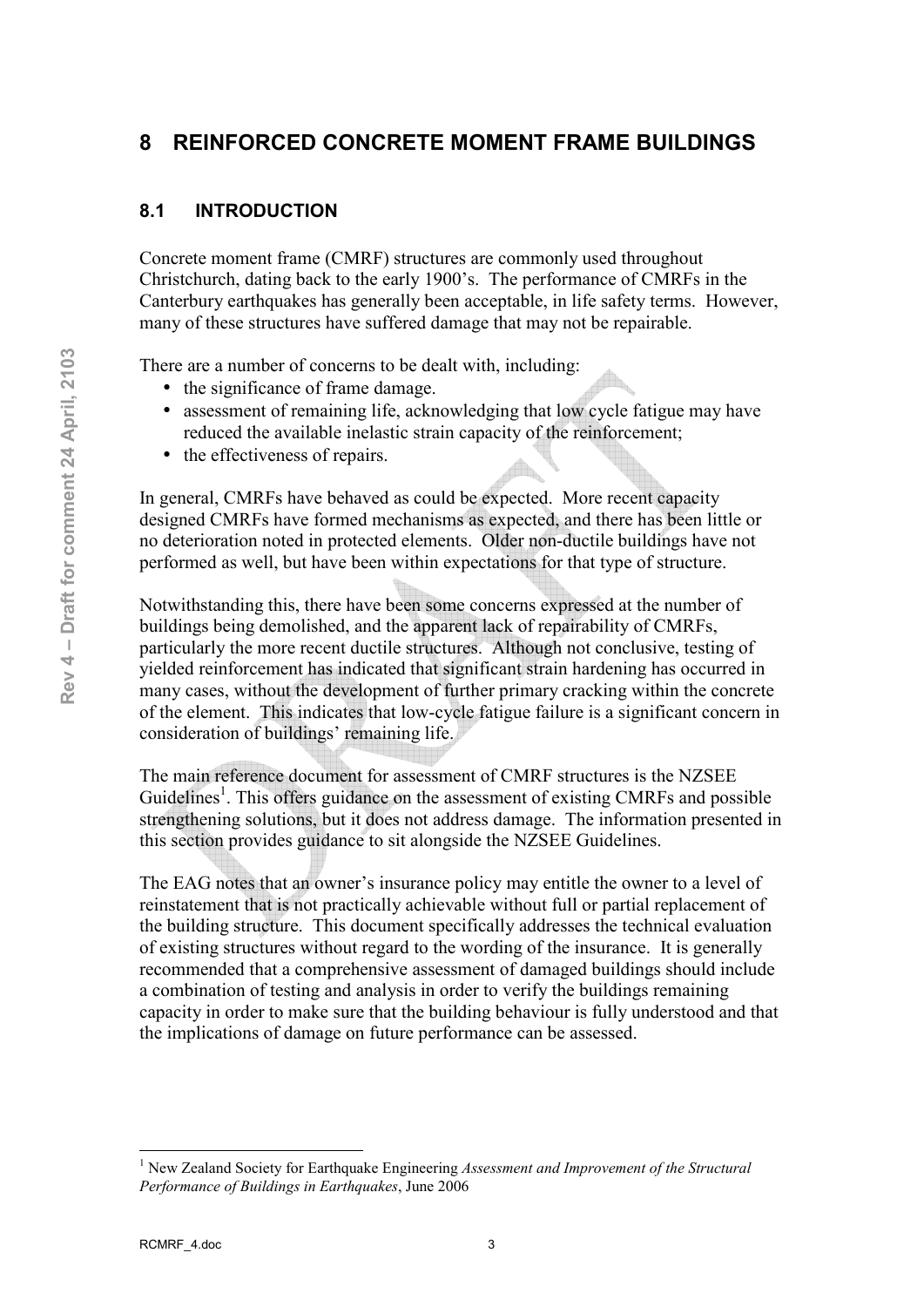#### **8.2 NOTATION**

Refer to Section 9 Reinforced Concrete Wall Buildings for notation.

#### **8.3 DESCRIPTION**

CMRFs can be broadly categorised as either ductile or non-ductile.

Non-ductile CMRFs are buildings that lack the modern detailing and design practices that account for seismic attack. Non-ductile CMRFs are relatively common throughout New Zealand main metropolitan centres.

New Zealand-wide non-ductile CMRFs were constructed from the early 1900s to around 1975. After this, the Ministry of Works required that public buildings have defined and acceptable mechanisms: "capacity design" and detailing for ductility. From here emerged better design practice from the structural engineers in general, producing buildings of better expected performance.

From 1935 to 1965 non-ductile CMRFs were designed to a lateral force of 8-10% of gravity, applied uniformly at each level. From 1965, the seismic loading was amended to include reference to the building's period and for different seismic zones. In the longer period range, loads were in fact reduced. Refer to the NZSEE Bulletin Vol 42,  $2009^2$ .

Often these buildings were constructed with concrete or masonry wall elements that were not seismically separated from the frames. Lateral load resisting mechanisms are often a mixture of wall action, particularly on boundaries, through infills; with frame action on the open faces. Infill walls are less likely to exist from the 1960's on, leaving the buildings primarily reliant on pure frame action.

Floors and roof are usually cast insitu concrete flat slabs.

Ductile CMRFs are buildings that have some to full modern detailing and are designed with practices that account for seismic attack. Largely restricted to the CBDs, ductile CMRFs were constructed from about 1975 to the present.

Research at the University of Canterbury (and Auckland, to a lesser extent) led to the development of capacity design techniques that were eventually codified. This work commenced in the 60's and these institutions continue to contribute to the international development of reinforced concrete design.

In terms of New Zealand Standards for Concrete Structures, NZS3101, significant developments include:

• 1975, a provisional Standard was issued, introducing capacity design and ductile detailing.

 $\overline{a}$  $2$  New Zealand Society for Earthquake Engineering Bulletin Vol 42 2009, Fenwick and McRae *Comparison of New Zealand standards used for seismic design of concrete buildings.*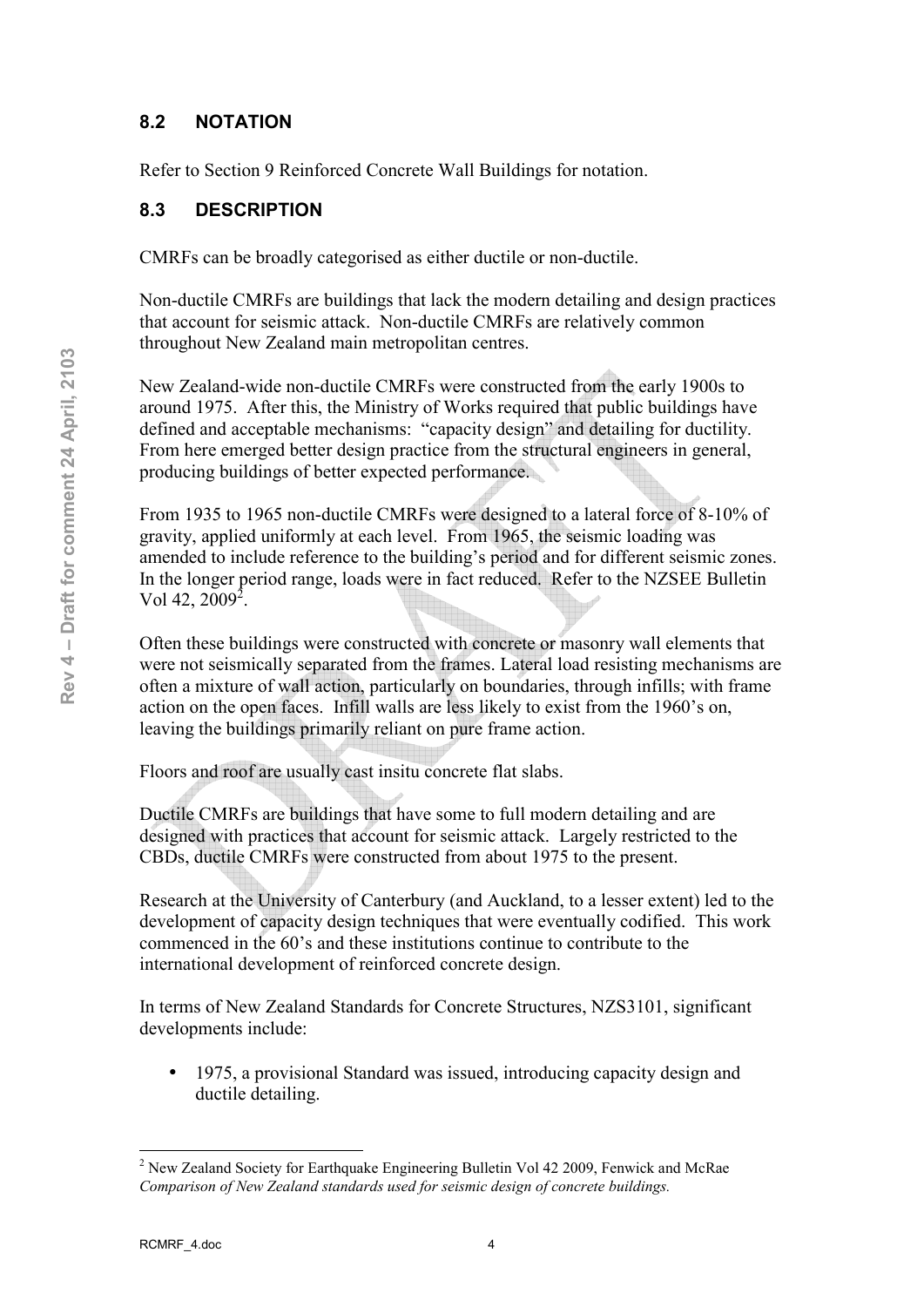- 1982, the first official version was issued, largely continuing the provisional standard
- 1995, there were significant improvements in detailing for robustness of structures;
- 2006, further improvements were made.

The Ministry of Works and a few leading structural engineers were developing and employing what was to become the accepted modern seismic engineering principles from 1965 onwards.

The lateral load resisting mechanism is typically perimeter frame action, in either one or both principal directions. However, many of the earlier ductile CMRFs include full two-way frame action, using both exterior and interior frame lines.

Initially, construction was mainly cast insitu concrete for both frames and floors. In these structures, the floor diaphragms tended to be well integrated, with direct connections to the frame element, both columns and beams. However, use of precast was increasingly common, with the introduction of prestressed precast floor systems from the mid-70s allowing greater spans. Use of precast spread to the primary structure, particularly in the 80's with variations from insitu columns and precast beams with mid-span splices to integrated beam-column units with grouted ducted splices in the columns and a variety of different methods for the beams. At the same time, floor seatings for precast elements were minimal (by today's standards) and there was often minimal connection from the frame elements to the floors.

The form of the structure has in many cases also been influenced by the analysis methods adopted. In the earlier years of capacity design, hand methods of analysis may have been used, with static load distribution methods. The availability of computer systems allowed dynamic analysis to be adopted. In early cases in Christchurch, the University of Canterbury computer system was used and from the mid-80's the advent of PCs allowed offices to do their own analysis.

Early computer analysis typically modelled only the lateral load resisting elements of the structure, due to hardware limitations which have gradually been overcome. In some cases, this may have resulted in greater capacity than would now be provided, as the secondary structure would always add some resistance. However, until 1995, the secondary structure may not have had the ductility to deal with the implied drifts.

The seismic performance of ductile CMRFs should be acceptable in most cases as detailing for ductility was employed and, through "capacity design", acceptable plastic mechanisms should have been selected. Frame action should result in the preferred weak beamstrong column mechanism.

In a limited number of cases, generally for buildings three storeys or less, ductile column sidesway mechanisms, may have been acceptable. These structures were categorised as limited ductility in the 1982 Concrete Standard<sup>3</sup>, and later as nominally

 3 Standards New Zealand *NZS3101:1982 Concrete Structures,* SANZ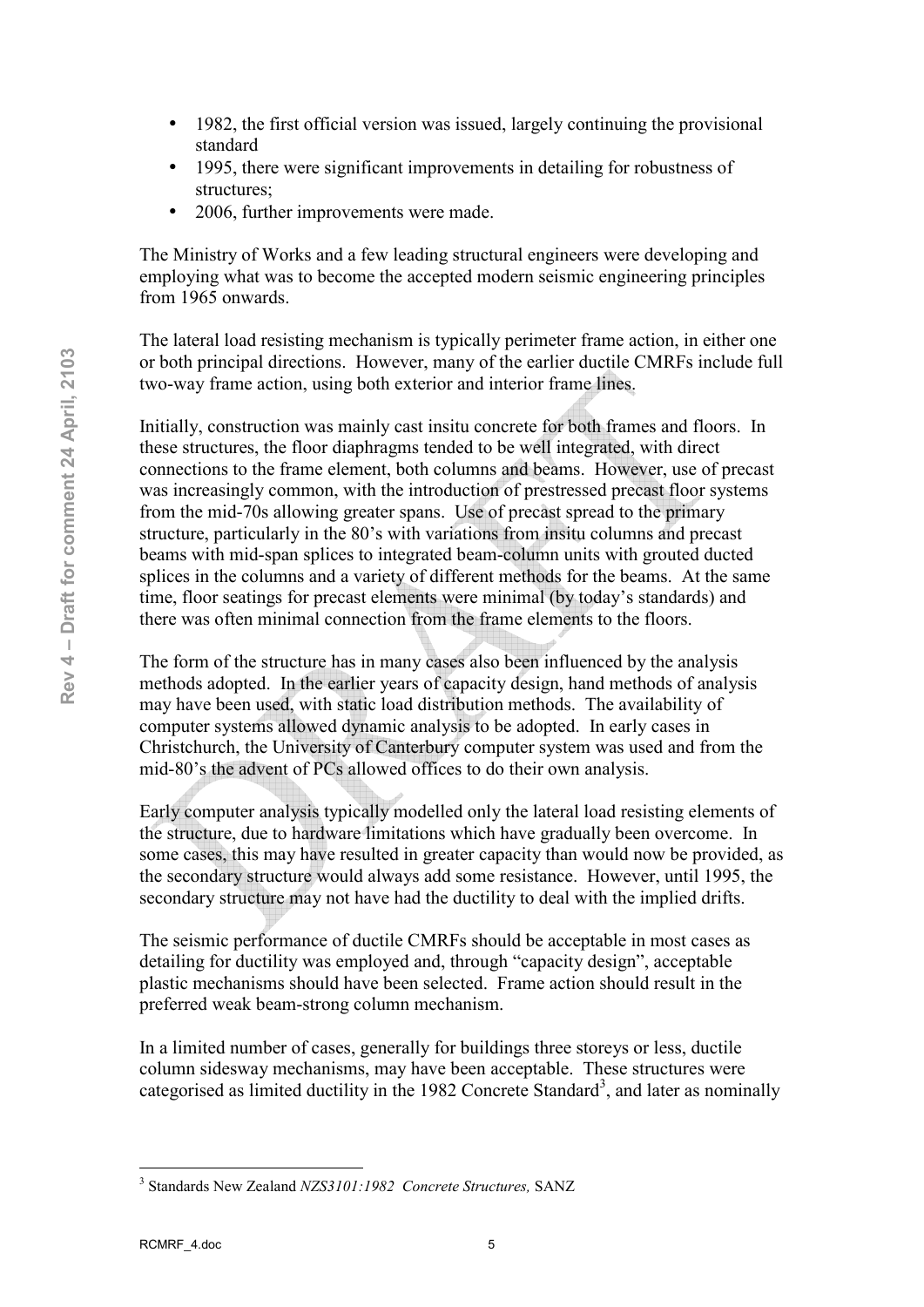ductile in the 1995 Concrete Standard<sup>4</sup>. Such buildings have been required to be designed to lower ductility levels.

From the advent of CMRFs in the early  $20<sup>th</sup>$  century, floors and roofs were usually cast insitu concrete flat slabs. However from the 1960's, precast concrete floor systems with cast-in-place concrete toppings were emerging. By the early 1980s, most floors and roofs in commercial buildings were prestressed precast concrete units with concrete topping.

Lift shafts had evolved away from reinforced concrete cores to sheathed timber partitions. These partitions have little lateral capacity. The stairs and lift guides in these cores can be significantly damaged due to the relatively large interstorey drifts expected in these MRFs. The presence of heavy reinforced concrete stairs can alter the behaviour of the building, acting as stiff diagonal props between floors (as do ramps). These elements could bind in the event of earthquake, stiffening the building response and potentially causing torsional movements where the stairs or ramps are off-centre.

This may be exacerbated in buildings designed prior to 1995, when the requirements for allowance from cracking in concrete members were changed, resulting in much greater drift allowances being needed.

#### **8.4 SEISMIC RESPONSE CHARACTERISTICS AND COMMON DEFICIENCIES**

The behaviour of CMRFs is very dependent on the detailing and configuration of the frames. Some of the response characteristics are dependent on the level of ductility designed for, and some are common to all frames, whether ductile or not. This section is split accordingly.

#### **8.4.1 Common Characteristics**

**Concrete.** Older reinforced concrete (prior to the 1960s) was typically batched on site. Site batched concrete is typically more variable in strength and is frequently considerably stronger than the nominated  $f<sub>c</sub>$ . Site batched concrete may often be detected by the irregular location of construction joints, often appearing as 'cold' joints, where the poured stopped as the concrete ran out. These joints are frequently vulnerable to cracking, which is considerably more apparent in these locations than at floor level, where joints are typically located in more modern construction..

Since the 60s, ready-mix concrete has become prevalent. Because ready-mix concrete is batched off-site, there were less limitations on concrete supply volumes, meaning that locations of construction joints are more consistent, although cracking at floor level may be harder to see and measure after an earthquake. During the 60s and 70s, the cement content and covers were reduced in many cases, reflecting the (assumed) better quality control

 $\overline{a}$ 4 Standards New Zealand *NZS3101:1995 Concrete Structures Standard – The Design of Concrete Structures,* SANZ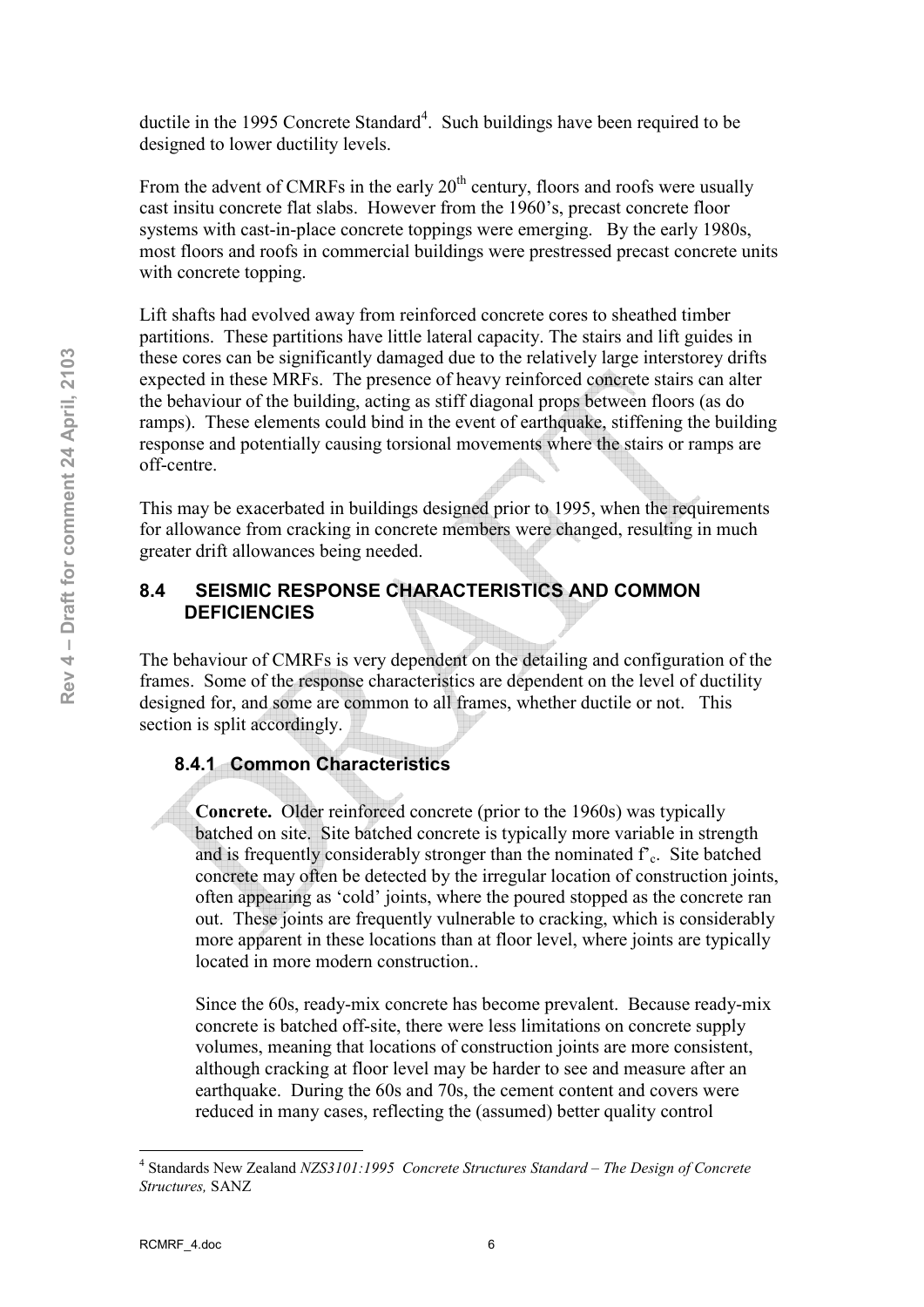standards. In reality, this has proved to be overly optimistic and many buildings from this era now suffer from corrosion of the reinforcement, which should be considered when assessments are being completed.

Guidance on default assumed concrete strengths is given in the NZSEE Guidelines<sup>1</sup>. However testing, in sufficient quantity to achieve statistical admissibility, should be employed in cases where there is doubt, or where concrete strength may be critical.

**Reinforcement.** The earliest reinforcement was often plain square or round bars. Deformations were gradually introduced, with variations including twisted squares, jagged or barbed squares, and various round bar deformations, typically from the rolling process. However, plain round bars were used well into the mid-60s.

Plain bars need to considered carefully, regardless of whether the structure is considered ductile or not. Unless well anchored with a 90° or 180° hook, these bars are rarely capable of developing yield. This is not necessarily a major problem, as it may increase displacement capacity and reduce shear demand in some critical elements. In cases where laps coincide with peak moments, sensitivity studies on the performance of the member should be made using zero tensile capacity in the reinforcement as well as the assessed yield capacity. This may not mean that the member capacity reduces to zero if for example there is significant axial load on the element.

Plain bar bond stress considerations may vary with location:

- In columns, the impact of a bond loss may be for the columns to rock at the base (assuming a base lap). This may have the effect of increasing demand in the beams or slab, as lateral displacements and hence element rotations will also increase. The integrity of the base of the column may need to be considered, as may the shear transfer at the base, which will be dependent on dowell action and axial load.
- In beams, the behaviour of the system may change completely, depending also on the column detailing. But excess rotations in the beam may lead to loss of shear capacity, depending on the location, as well as loss of flexural capacity. Note however that beams are more likely to have 180 hooks as anchorages.
- In joints, bar slip will lead to softening of the joint, increased lateral displacement and reduced capacity of the system .

The yield stress of older bars may generally be taken as 300MPa, but higher values may have been used in some cases. Since the 60s, yield strengths have been standardised, with the Grade 275 gradually giving way to Grade 300 (essentially the same steel).

Higher grade steel was also made available. Grade 380 was used until the late 80s. This steel was not readily weldable, and had a shorter yield plateau and higher overstrength. It was generally not used in ductile elements. Grade 380 gave way to Grade 430, which was both more ductile and weldable. This in turn was phased out in the early 2000s and replaced with Grade 500.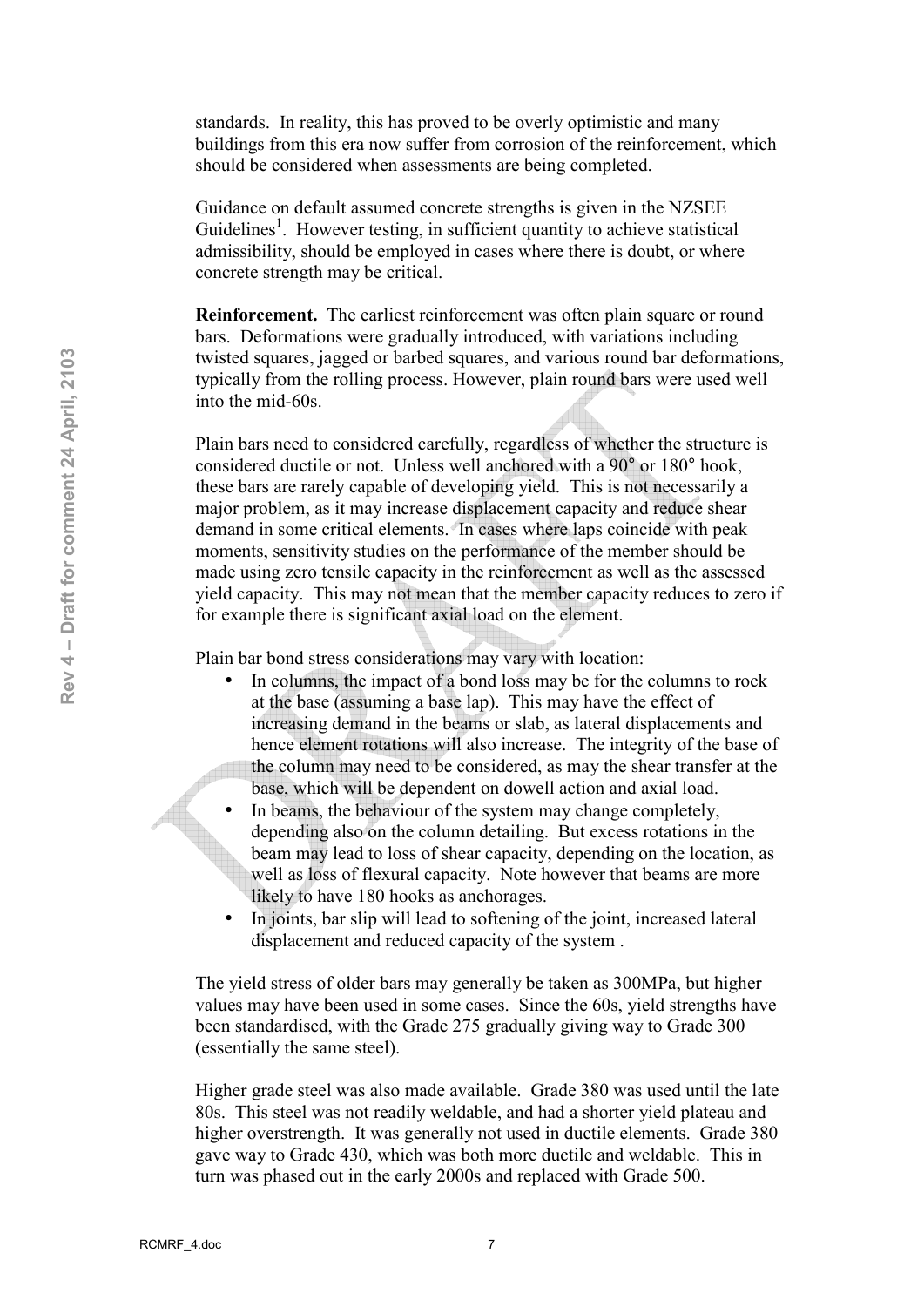Further guidance on the yield strength of various grades of older reinforcement is given in the NZSEE Guidelines.

**Configuration.** Whether a building is ductile or non-ductile, overall configuration plays a significant part in the behaviour of the building. In general, regular buildings can be expected to perform better than irregular buildings, unless the irregularity has been specifically and carefully addressed.

**Beam (or column) elongation**. Whether a yielding member has been designed for ductility or not, the development of a plastic hinge must result in elongation of the member. The impact of elongation should be considered, particularly on precast floor elements, which may lose seating under excessive beam elongation. In the case of multiple bay frames, the elongation aggregates. The impact of this on columns should be considered, particularly at the level immediately above the base level. At this level, the aggregate elongation may cause column hinging in the end members, or a super compression of the beam caused by the columns may significantly increase the beams' flexural capacity, causing possible shear failure or a full column mechanism.

**Cladding and cladding connections**. Rigid cladding systems (such as precast panels, should have connections that make allowance for the effects of interstorey drift. Prior to NZS1170.5, these drifts were typically under estimated. This may affect the building behaviour in a number of ways, including:

- If the elements are embedded within the frame, they may cause locking up of the structure. In the event of an irregular distribution, this may force a torsional response for the structure as a whole, even though the frame may be regular.
- If elements are within the frame, but not fully continuous between floors, they could potentially cause a short-column condition in the main frame columns.
- If the connections are brittle (for example solely reliant on shallow embedded anchors), these may break out of the frame or cladding element, resulting in a significant falling hazard.

Conversely, if there is some ductility and/or redundancy in the connections, the elements may survive an event without falling, even if severely damaged.

**Diaphragms.** Floor diaphragms are a critical element of any lateral load resisting mechanism. In the past, diaphragms have been termed type I and type II, signifying respectively, diaphragms that carry only inertial effects, and transfer diaphragms, which act to redistribute seismic actions between separate vertical lateral force resisting mechanisms within the structure. In practice, pure inertial diaphragms are rare, only occurring in the most structurally regular of buildings. In other words, virtually all real diaphragms develop both inertia and transfer components of forces; transfer forces in diaphragms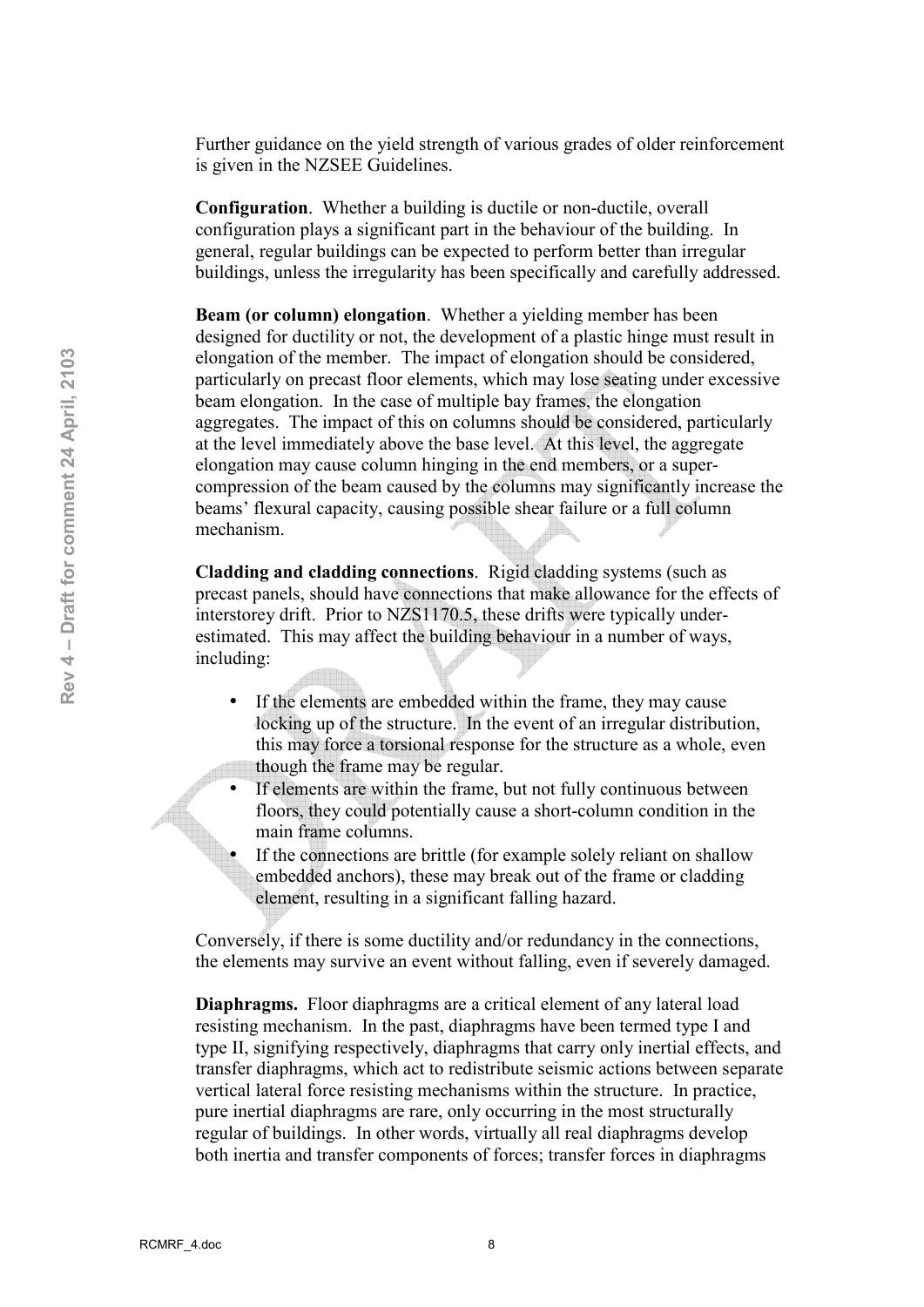are not just limited to ground floors above basements or roof levels of podiums beneath taller towers.

Most CMRF structures have been designed assuming rigid diaphragms. This may be generally conservative, but flexibility should be considered where there are significant openings and/or diaphragm segments of aspect ratio greater than 6:1. Irregular shapes such as L-shaped floors or significant atrium openings may also be factors.

Diaphragm flexibility may be specifically modelled in most 3D analysis software such as ETABS, noting that it is also important to consider the effects of deformation, particularly when orthogonally opposed systems have markedly different response.

Where diaphragms are very flexible (more typically in the case of timber floor diaphragms), a tributary width assumption is more appropriate, often resulting in very different distribution of load between elements, compared to a rigid diaphragm assumption. Displacement compatibility should be reviewed by considering the implications of the individual support lines deflections, with respect to the diaphragm displacement capacity.

If the means to model the diaphragm flexibility are unavailable, or if the criticality of flexibility is uncertain, the problem can be bounded by considering both fully flexible and rigid options and investigating the impact on the remaining structure.

Along with the assumption of rigidity, ductility of diaphragms has seldom been considered. Until relatively recently, non-ductile welded wire mesh has been used in thin toppings for precast floors. The resulting diaphragms are lacking in ductility and have relatively low strength. The mesh may fracture in cracks as small as 2mm or less, often occurring at pre-existing cracks, typically caused by shrinkage of the floor topping during construction. These cracks may be even more pronounced where the effects of shrinkage over large floor plates are restrained by widely distributed primary structural elements.

A further consideration in slabs (particularly in toppings reinforced with non ductile mesh), is whether the load paths to critical lateral load resisting elements are complete. CMRFs are usually not the most critical cases, but where frames are offset or at one end of a building, diaphagms should be checked for adequate collector elements. This is particularly important where there is significant reliance on non-ductile mesh.

Little guidance is available for either the assessment of design actions or the design of diaphragms and collectors. One possible source of information is a US document published by the National Institute of Standards and Technology (NIST), *Seismic Design of Cast.in.place Concrete Diaphragms, Chords and*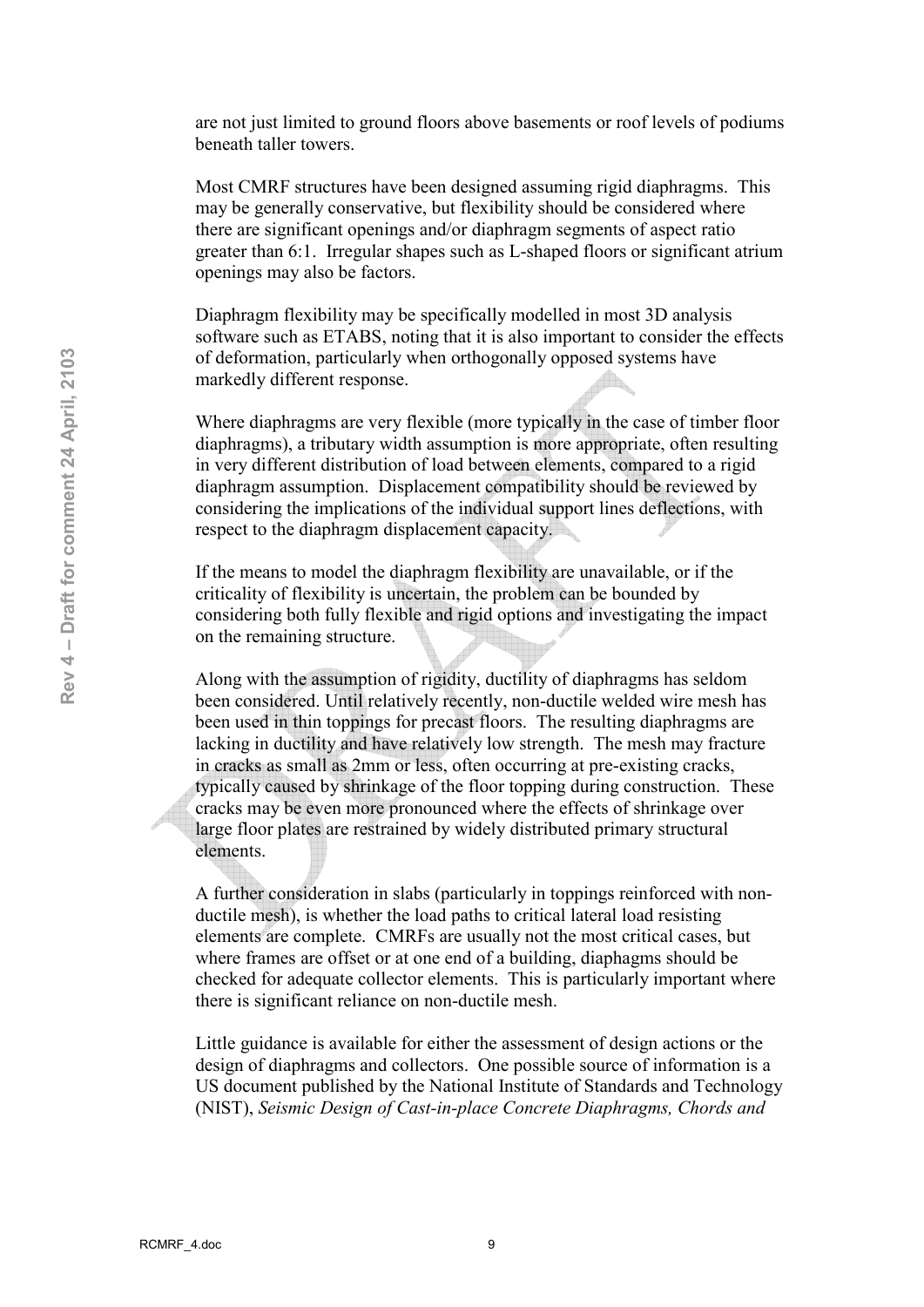*Collectors<sup>5</sup>* . Care must be taken to account for the effects of using thin toppings when using this document. Also to note that this document primarily addresses inertial forces, so designers should make additional allowance for transfer forces where they exist.

**Displacement compatibility**. Until as late as 1995, lateral load resisting and gravity resisting structure were considered separately. Although the Concrete Standard as early as 1982 required some consideration of displacement compatibility, this was often neglected and/or complied at the much lower displacements that were calculated until the advent of NZS1170. In reality, all structure must go through the same lateral displacement and so the displacement ductility demand must be considered for all members regardless of designation.

**Foundations**. Local overstressing of foundations may occur, in part due to detailing deficiencies of the foundations, but also from not ensuring that a desirable plastic mechanism achieved in the superstructure. Piles, whether precast or insitu, may lack sufficient anchorage to adequately resist uplift actions generated by higher than expected actions.

The following matters may require consideration (noting that this list is not necessarily comprehensive, i.e. assessors may need to consider other matters not addressed here):

- Differential settlement. In some cases, the deformation of a frame may have been induced by foundation movement rather than shaking damage, particularly at sites affected by lateral spread. In these cases, the deformation may have been primarily a monotonic, rather than cyclic, as the ground deformation happens relatively slowly. This may be considered when evaluating the impact on the reinforcement.
- Lack of tie beams. Early reinforced concrete structures have tended to have foundation tie elements between columns at the base floor level, but this practice was not always adhered to, particularly in the 1980's. Where there are no tie beams, the effect of differential column movement at the base level should be considered.
- Piles may have yielded or failed in shear. Refer to Part 3 Section  $5^6$  for further guidance.
- Foundation flexibility may or may not have been considered in the design of the building. The significance of this should be considered in assessing the building, noting that although increased foundation flexibility may reduce demand, the effects of the additional implied deformation must be considered.

<sup>5</sup> Moehle, Jack P., Hooper, John D., Kelly, Dominic J., and Meyer, Thomas R. (2010). "*Seismic design of cast.in.place concrete diaphragms, chords, and collectors: a guide for practicing engineers*," NEHRP Seismic Design Technical Brief No. 3, National Institute of Standards and Technology, Gaithersburg, MD, NIST GCR 10-917-4.

<sup>6</sup> *Guidance on Detailed Engineering Evaluation of Earthquake Affected Non.residential Buildings in Canterbury Part 3 Technical Guidance, Section 5 . Foundations*, Draft prepared by the Engineering Advisory Group, Rev 3, 16 May 2012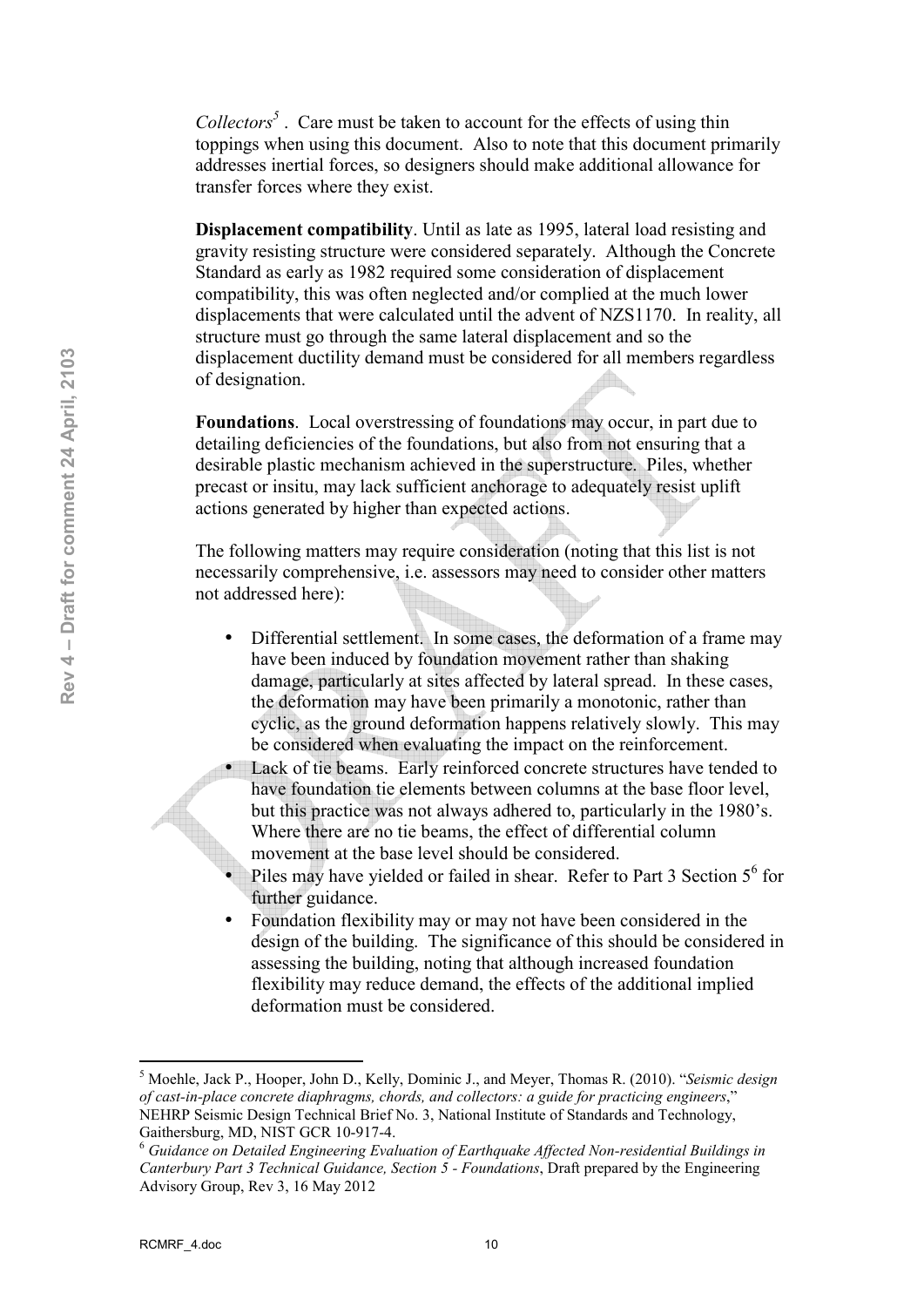**Non structural interference**. Until the advent of NZS1170.5, calculated displacements of structures were underestimated. Elements such as stairs, ramps, lifts, cladding and ceilings may all lack the clearance required to prevent interference with the primary structure.

Many earlier versions of these stairs and ramps have sliding details where the stair or ramp slides within the plane of the supporting floors. These details have been found in many cases to have had the sliding joints compromised when maintenance personnel have filled the gaps to prevent failure of floor finishes and damage to heels. These stairs or ramps are prone to collapse due to jamming between floors during lateral displacement of the floors.

Weaker elements such as ceilings may not have significant impact on the overall structural performance, but elements such as precast panels or masonry infills may have a significant effect, depending on the deformation at which contact occurs, and the strength of the element or the connections of the element. Guidance is given on the analysis of frames with infills in the NZSEE Guidelines.

**Pounding.** As with non-structural interference, the under-estimation of seismic drifts (at least prior to NZS1170.5) may have resulted in inadequate boundary clearances or internal seismic joint allowances. This should be considered in evaluating structural damage and in considering what extent of retrofit may be required.

In general, where floors align reasonably well between adjacent structures, there may be increased actions related to the transfer of inertial forces between structures. This will be most pronounced where the structures are of different heights. Guidance is given on assessment of this in Appendix 4D of the NZSEE Guidelines.

Where the floors are misaligned, there is a possibility of localised damage to columns or walls on the boundary, through impact from the adjacent floor plate, in addition to any inertial force transfer as noted above. Potentially affected elements should be carefully assessed for such damage.

#### **8.4.2 CMRFs of Reduced Ductility**

Reduced ductility CMRFs may exhibit poor behaviour, due to a range of factors including:

- Inadequate confinement
- Inadequate or poorly located laps
- Inadequate shear steel (for the flexural capacity of the members)
- Inadequate joint reinforcement
- Inappropriate hierarchy of yielding leading to soft storey behaviour.

This is often compounded by the structures having been designed for relatively low seismic loads, particularly in pre-1965 designs, or low-rise structures.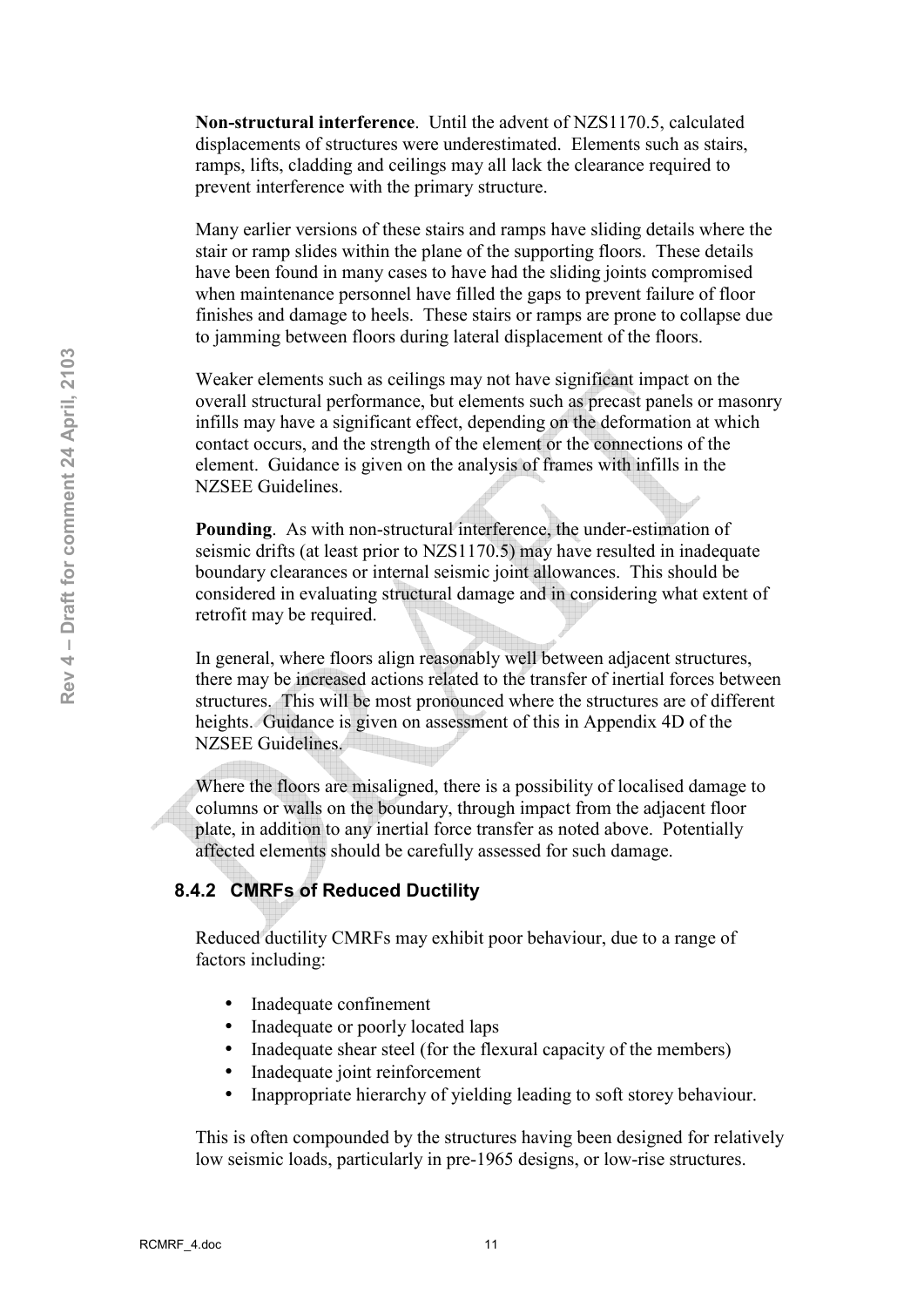Note however that this is not always the case. Further guidance is available in Fenwick and McRae<sup>7</sup>.

In reality, there is in most cases a continuum of performance between ductile and non-ductile behaviour, although assessment against current standards tends to yield a binary pass/fail outcome, e.g. anti-buckling steel either meets the spacing provisions ( $s \le 6d_b$ ) or not, in which case the allowable ductility is downgraded significantly.

**Inappropriate Mechanisms.** Frame action in non-ductile CMRFs may often result in column sidesway mechanisms, particularly for the earlier frames. In these structures, member sizes were often dominated by gravity, resulting in deep strong beams and relatively small columns.

#### **8.4.3 Ductile CMRFs**

**Displacement Compatibility**. Prior to NZS3101:1995, the design of interior (designated gravity) columns was often not up to full ductility detailing. If the columns are in buildings with high lateral drift then these columns may have insufficient ductility and gravity capacity in a major seismic event. Such columns may have significant strength, due to an alternative approach of allowing reduced tie requirements if a lower strength reduction factor ( $\phi = 0.7$ ) was adopted. This may manifest itself in column shear failure or reinforcement buckling at higher drifts.

**Premature Yield.** In structures designed to develop high levels of ductility, the onset of yield may occur at relatively low seismic loads. Although these structures may be detailed for this level of ductility, the damage to reinforcement at this level of demand may not be repairable.

#### **8.5 ASSESSMENT AND ANALYSIS**

It is recommended that the NZSEE Guidelines is used in the assessment of CMRFs, whether fully ductile or of reduced ductility. The NZSEE Guidelines provides guidance on both force-based and displacement-based methods. However, it is recommended that displacement-based assessment is used, to provide a better understanding of the likely behaviour of buildings.

The assessment of existing structures through use of design methods (such as NZS 3101:2006) is strongly discouraged, except as guidance.

The assessment of earthquake damaged buildings must take into account the damage sustained by the building, in considering its ability to resist future earthquakes. This requires first that a sufficiently comprehensive damage survey is completed and then that there is a means of correlating the observed damage to the expected performance. It should not be expected that it will be possible to predict by analysis the actual damage suffered, but the observed behaviour of the building should be generally

<sup>7</sup> , Fenwick and McRae *Comparison of New Zealand standards used for seismic design of concrete buildings*. New Zealand Society for Earthquake Engineering Bulletin Vol 42, No 3, September 2009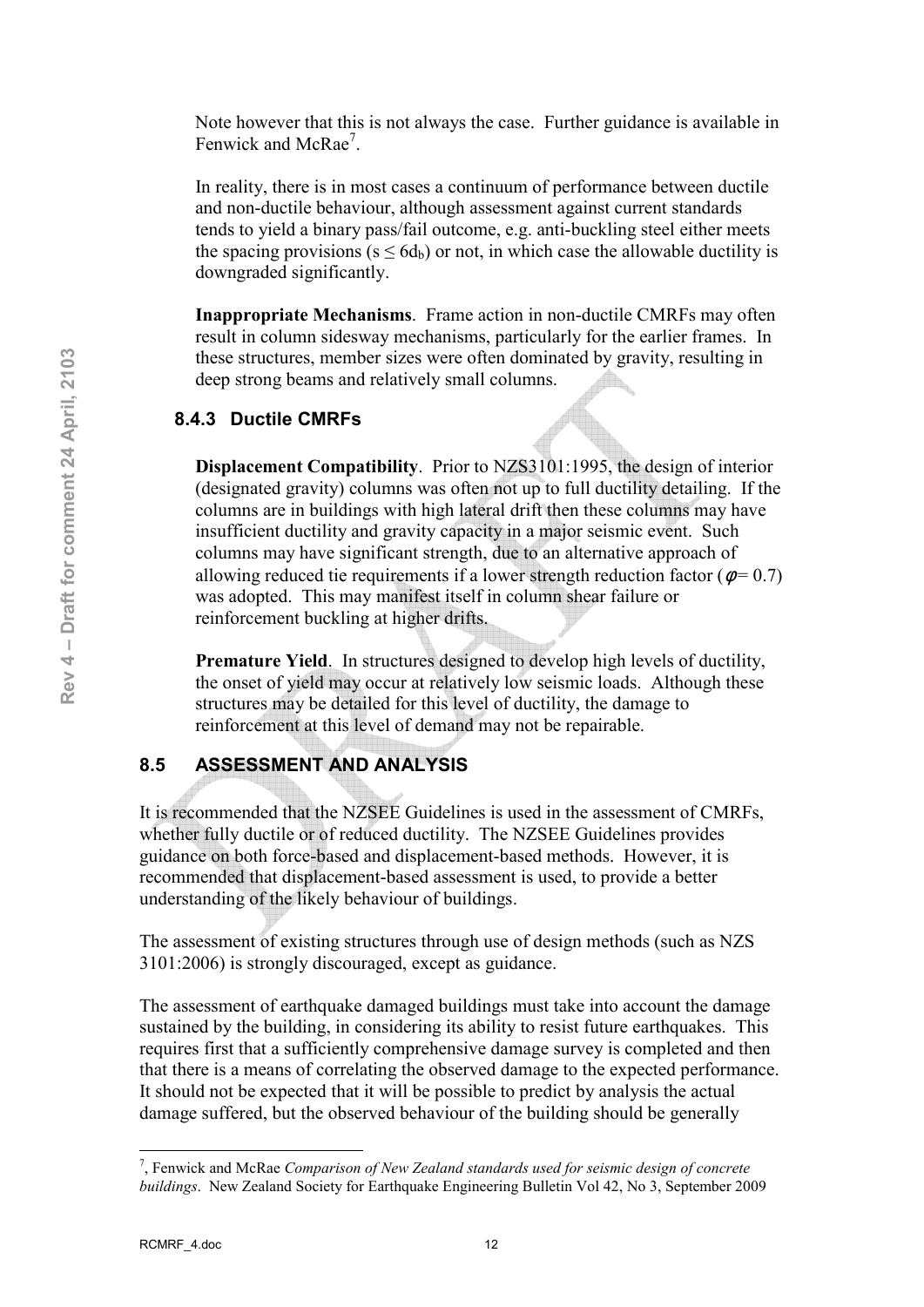aligned with the findings of the analysis. Iteration of the analysis may be required to achieve this, or more comprehensive analysis techniques may need to be used.

In the case of more complex structures, the analysis techniques used should be reflective of the form and materials of the building. For example, in torsionally irregular buildings, it is important that the methods used can assess the impact of torsion.

The impact of damage on future performance is dependent on the nature of the damage, and the extent to which it may be repaired or the structure modified. One of the difficulties of this assessment is that while the capacity of the building may be essentially unchanged by the damage, there is a possibility that the future performance may be reduced as a result of the number of cycles of loading sustained during the earthquakes. This applies mainly to potential strain hardening of the reinforcement, as discussed in section 8.5.1 below.

If testing of the reinforcement is considered, the testing programme must take into account the observed damage patterns and should be undertaken in sufficient locations to give a good overview of the variation of results across the full range of damage patterns. If non-destructive testing is used, it should at least be calibrated by limited destructive testing to ensure the outcomes are reflective of the actual steel used.

#### **8.5.1 Impact of Strain Hardening**

In all cases, the effect of repeated cycles of yield needs to be considered. Lower grade ductile steel generally has a longer yield plateau and is therefore generally better able to survive repeated cycles. However, it may have a reduced post-yield stiffness and be more prone to buckling between layers of lateral support.

In cases where the reinforcing content is relatively low, there is a significant risk that only a single, large crack may form when the reinforcement yields. This may result in bar fracture in extreme cases.

Strain hardening in itself is not a problem and in fact is required in order to force appropriate plastic hinge development. As the reinforcement strain hardens at the primary crack, secondary cracking will occur and the plastic hinge lengthens.

If the moment gradient is too high, it is possible that strain hardening of the yielded bar will not be enough to form further primary cracks. This means that all of the inelastic deformation will occur at the one location. Compounding this, if the concrete strength is particularly high, yield penetration along the reinforcing bars may be limited. The expected strain penetration length may be found in various references<sup>8</sup> and together with the expected plastic hinge length, is the basis of current ductile concrete design requirements

<sup>&</sup>lt;sup>8</sup> Priestley, Seible and Calvi, Displacement-Based Seismic Design of Structures, IUSS Press, 2007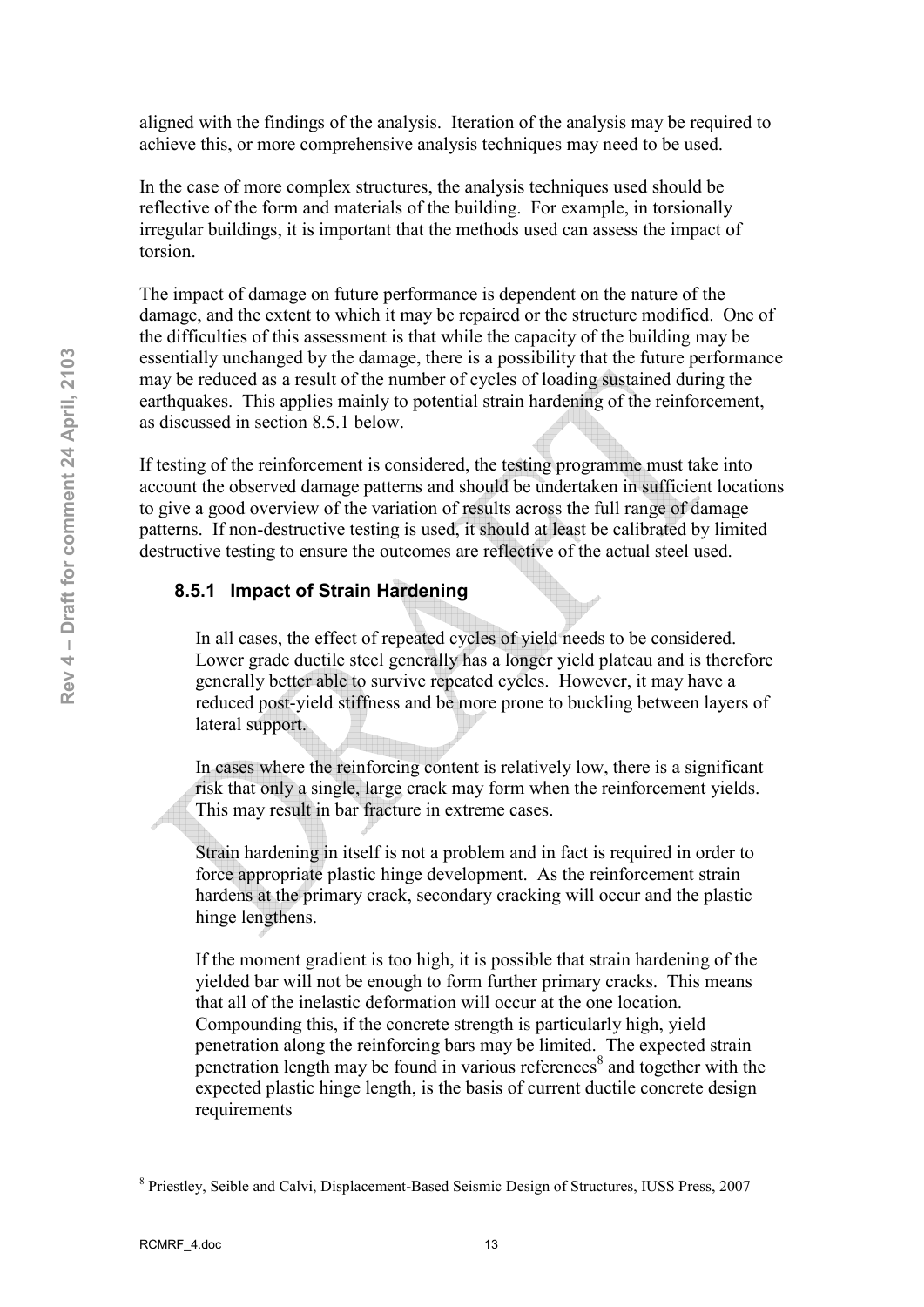Detailed analysis may help to determine the possible strain history of the reinforcement, but testing may be the only way to determine the condition of the reinforcement. Destructive testing provides the most accurate information, provided that boundary conditions are considered, but it may not be practical for testing large numbers of locations. Non-destructive testing in conjunction with limited destructive testing (for calibration) may provide a more comprehensive coverage.

Testing in itself will only provide an estimate of what has happened. Analysis is then necessary to correlate the deterioration of the reinforcement with the likely future demand, in order to determine the available capacity. If there is significant strain hardening over short strain penetration lengths, and it is not possible to demonstrate that future cracking will occur elsewhere, it is considered that a reduction in assessed ductility capacity is appropriate.

Older non-ductile CMRFs frequently have little or no documentation available. Reinforcement may be detected using non-destructive scanning equipment, but care must be taken to identify lap locations, and it is necessary to verify whether bars are plain or deformed.

#### **Suggested method for assessing impact of strain hardening:**

Testing being done in Christchurch is typically reporting the extent of strain hardening expressed as the percentage of peak strain at uniform elongation. Under AS/NZS4761:2002, for Grade 300E or 500E, this is required to be a minimum of 15% or 10% respectively.

In consideration of damage with respect to insurance, it may be considered that any strain hardening represents a reduction in total pre-existing capacity, but that is outside the scope of this document, which is intended to provide a methods for assessment of remaining capacity only. Therefore this assessment method is based on the minimum limits imposed by AS/NZS4671 and as they relate to NZS3101.

For reinforced concrete, material strain limits in potential plastic hinge regions are defined in NZS3101, clause 2.6.1.3.4. Under this the limiting curvatures are given as:

$$
\phi_{\text{max}} = K_d \phi_y
$$
, where  $\phi_y = \frac{2f_y}{E_s h}$  and  $K_d$  is taken from Table 2.4(a).

for  $f_v \leq 425$  MPa.

Table 2.4 (a) –  $K_d$  factor for limiting curvatures in flexural plastic hinge regions in beams and columns (from NZS3101:2006)

| <b>Classification of Plastic</b> | Type of plastic hinge | Limiting curvature |  |
|----------------------------------|-----------------------|--------------------|--|
| region                           |                       |                    |  |
| Limited ductile plastic          | Unidirectional        | າາ                 |  |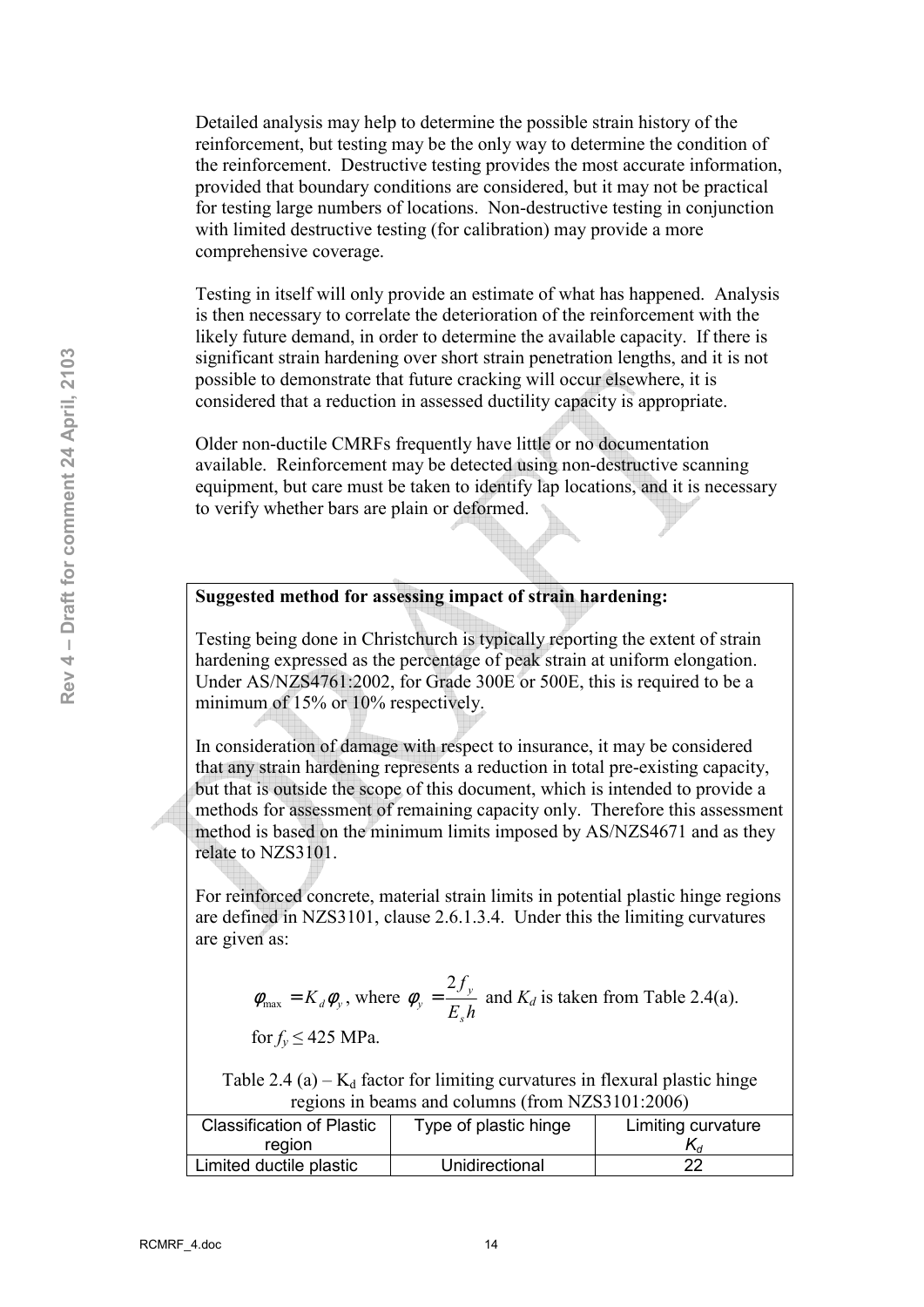| region         | Reversing      |          |
|----------------|----------------|----------|
| Ductile region | Unidirectional | 20<br>JС |
|                | Reversing      |          |

This implies for reversing hinges, usable inelastic strain  $10\varepsilon$ <sub>*y*</sub> and  $18\varepsilon$ <sub>*y*</sub> for limited ductile and ductile regions respectively, noting the limitation on *fy*. Although calculated at the ULS condition, these material strain limits are calculated in order to ensure that reasonable capacity exists for the larger rotations required under an event of greater intensity, in accordance with the loading standard. *And presumably make suitable allowance for the greater number of cycles that could be required in a much larger event.* 

Note that the material strain limits in NZS 3101:2006 imply much higher direct axial strains than the reinforcement is likely to experience, but these limits should include allowance for kinking and flexural strains, which may be greater than the direct axial component of strain resulting from plastic hinge rotation only.

The draft recommendations are that:

- 1. Provided that testing shows that the reduction in strain capacity leaves no less than the required minimum strain capacity of AS/NZS4671, the building capacity may be considered to be undiminished, even though there has been some minor reduction in the total usable strain capacity of the reinforcement.
- 2. Given the requirement for  $10\varepsilon$ <sub>*v*</sub> minimum in limited ductile hinge regions, a linear reduction is proposed for the maximum allowable ductility from  $\mu$ =6 at ≥100% of the limits of AS/NZS4671, down to  $\mu$ =1.25 at 10/18≈ 50% remaining capacity.

UNLESS, it can be shown that the strain hardening increase at the first primary crack is sufficient to force a second primary crack in later cycles of load. This requires the moment gradient over the plastic hinge length to be sufficiently flat, i.e.:

#### **8.6 REPAIR AND STRENGTHENING STRATEGIES**

*y su f*  $\Delta M \leq \frac{f_{su}}{f}$ 

Repair techniques for CMRFs must be considered carefully in the context of future performance expectations. In particular, epoxy injection of cracked frame elements should only be considered after a comprehensive evaluation of the condition of the reinforcement.

Although the list below is by no means comprehensive, it discussed some of the more common methods with some comments as to their limitations: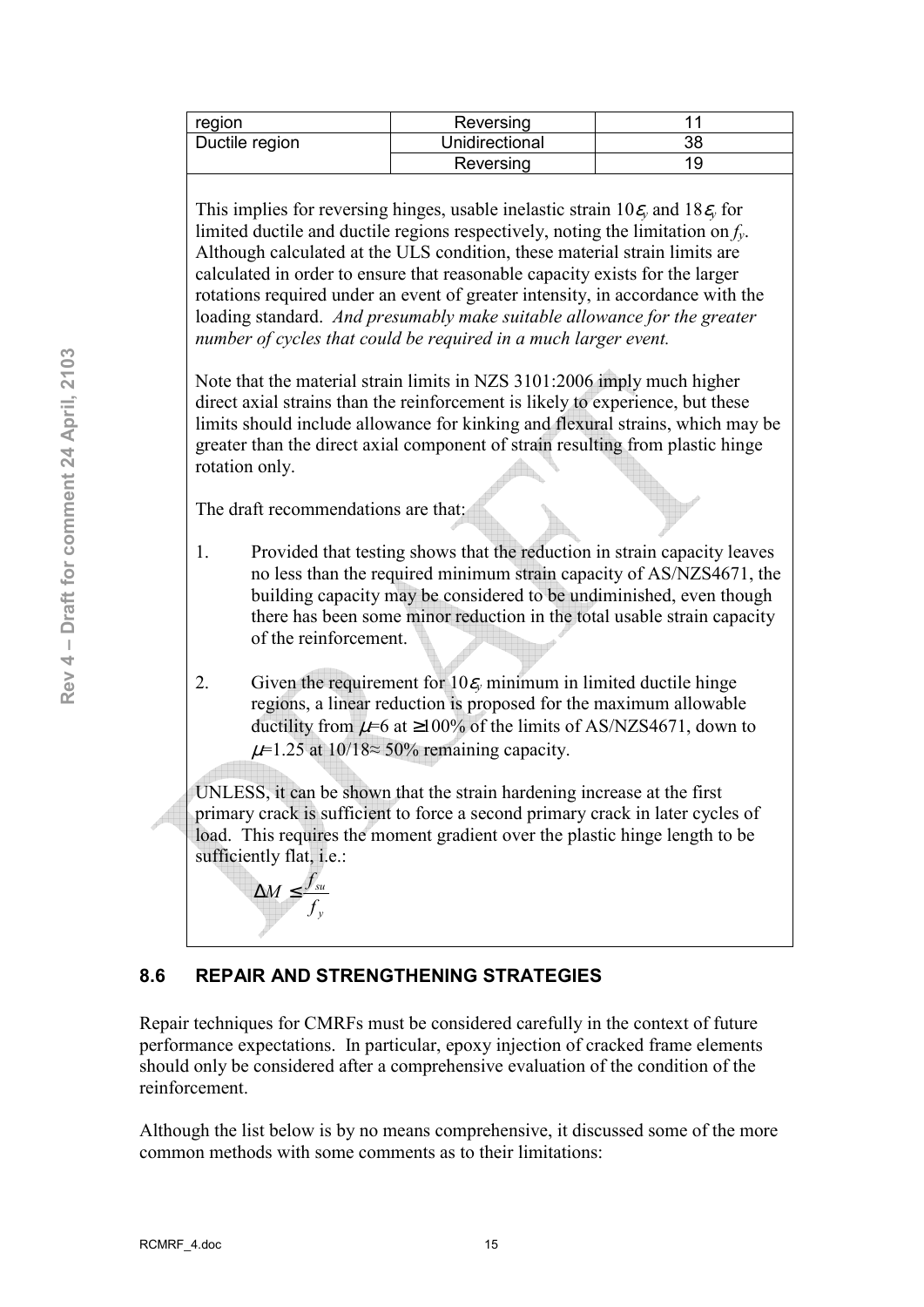| Repair type                                                                                     | Advantages                                                                                                                                                  | raone o-r. Repair and buengenemig memods<br>Disadvantages                                                                                                                                                                                                                                                                         | SLS performance                                                                                                                                | <b>ULS Performance</b>                                                                                                                                                                       |
|-------------------------------------------------------------------------------------------------|-------------------------------------------------------------------------------------------------------------------------------------------------------------|-----------------------------------------------------------------------------------------------------------------------------------------------------------------------------------------------------------------------------------------------------------------------------------------------------------------------------------|------------------------------------------------------------------------------------------------------------------------------------------------|----------------------------------------------------------------------------------------------------------------------------------------------------------------------------------------------|
| Epoxy<br>injection                                                                              | Simple to<br>implement,<br>relatively<br>unintrusive<br>May be carried out<br>with limited<br>occupation,<br>provided screening<br>for fumes is<br>possible | Epoxy fumes may<br>be H&SE hazard<br>Need to access all<br>sides of structure to<br>get full coverage<br>Limited penetration<br>for narrow cracks<br>and/or wide<br>elements                                                                                                                                                      | Will restore some<br>of initial (pre-<br>cracked) stiffness,<br>but not all.                                                                   | Provided that there<br>are no significant<br>issues with strain<br>hardening or bond<br>degradation<br>between<br>reinforcement and<br>concrete, will<br>restore most of<br>initial strength |
| Partial<br>break-out<br>and rebuild                                                             | Restores more of<br>strength in<br>damaged areas than<br>epoxy; less<br>intrusive than full<br>demolition and<br>rebuild                                    | Still has significant<br>noise and vibration,<br>creation of debris<br>for disposal, may<br>not be possible to<br>even partially<br>occupy, or must be<br>done out of hours.<br>May force failure<br>into adjacent<br>sections if not<br>matching strength<br>and stiffness                                                       | Will restore close<br>to full stiffness,<br>therefore SLS<br>performance as<br>good as prior to<br>earthquakes                                 | Provided that<br>damaged<br>reinforcement is<br>replaced, will<br>restore to capacity<br>that existed prior to<br>earthquakes                                                                |
| Full break-<br>out and<br>rebuild                                                               | Allows strength to<br>be added with no<br>increase in<br>dimensions                                                                                         | Highly intrusive                                                                                                                                                                                                                                                                                                                  | <b>Restores SLS</b><br>condition to at least<br>that which existed<br>pre-earthquake,<br>subject to<br>consideration of<br>foundation capacity | Allows<br>improvement to<br>ULS performance<br>to whatever level is<br>required, subject to<br>consideration of<br>foundation capacity                                                       |
| External<br>reinforcing<br>of frame<br>with<br>reinforced<br>concrete or<br>structural<br>steel | No/minimal<br>demolition of frame<br>required, therefore<br>minimises propping<br>and shoring<br>requirements                                               | Can be difficult to<br>achieve required<br>bond of old to new.<br>May change<br>relative stiffness of<br>elements, changing<br>load distributions;<br>requiring<br>consequent<br>consideration of<br>diaphragm actions<br>May require epoxy<br>injection first<br>May change<br>behaviour of frame<br>or hierarchy of<br>failure. | <b>Restores SLS</b><br>condition to at least<br>that which existed<br>pre-earthquake,<br>subject to<br>consideration of<br>foundation capacity | Allows<br>improvement to<br>ULS performance<br>to whatever level is<br>required, subject to<br>consideration of<br>foundation capacity                                                       |
| External<br>reinforcing                                                                         | No demolition of<br>frame required,                                                                                                                         | Can be difficult to<br>achieve required                                                                                                                                                                                                                                                                                           | Will restore some<br>of the initial (pre-                                                                                                      | Provided that there<br>are no significant                                                                                                                                                    |

Table 8-1: Repair and Strengthening methods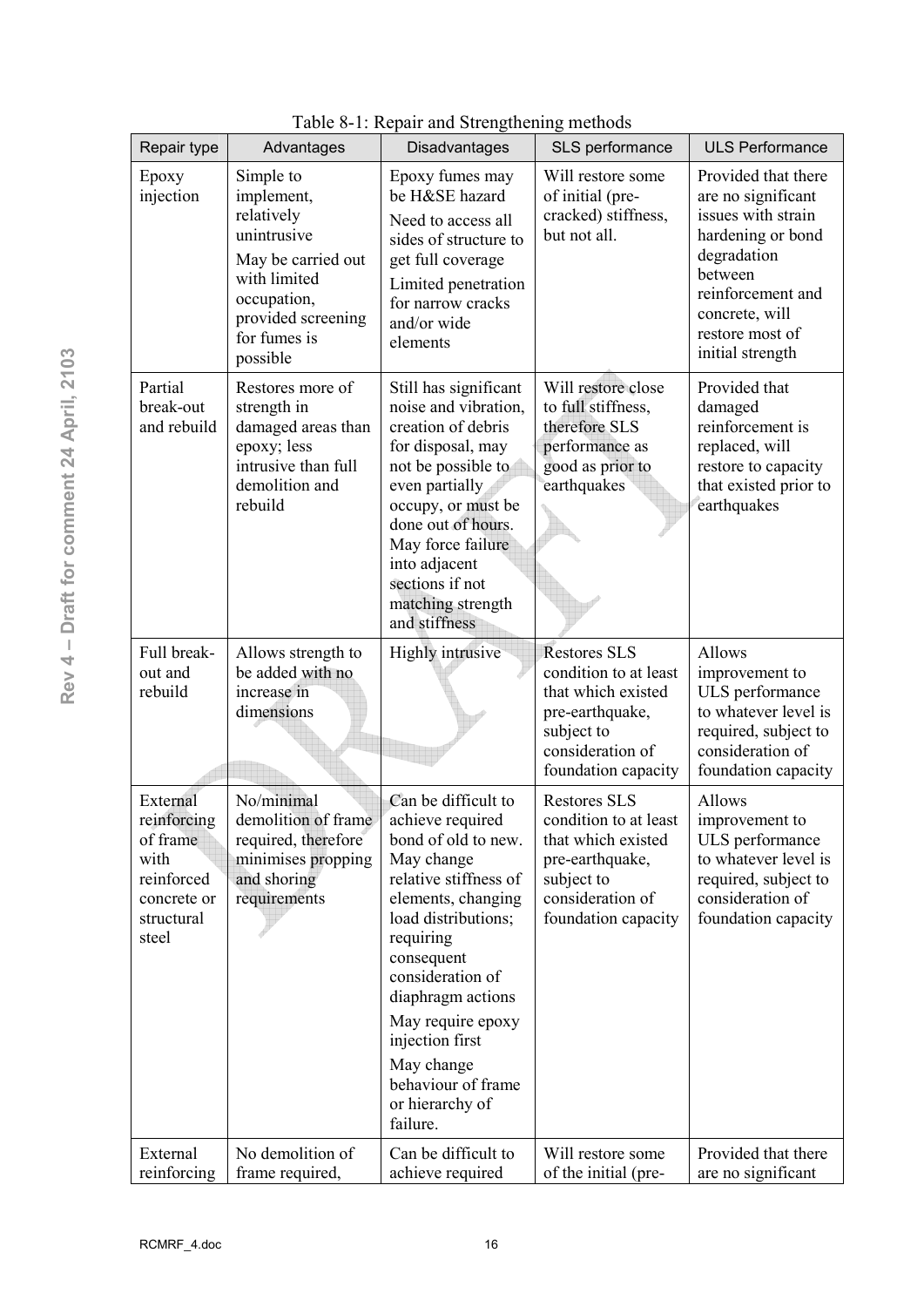| Repair type                                                                                    | Advantages                                                                                                                                                                                                   | Disadvantages                                                                                                                                                                                                                                                                             | SLS performance                                                                                                                                                             | <b>ULS Performance</b>                                                                                                                                                                                                                                                                                                                                          |
|------------------------------------------------------------------------------------------------|--------------------------------------------------------------------------------------------------------------------------------------------------------------------------------------------------------------|-------------------------------------------------------------------------------------------------------------------------------------------------------------------------------------------------------------------------------------------------------------------------------------------|-----------------------------------------------------------------------------------------------------------------------------------------------------------------------------|-----------------------------------------------------------------------------------------------------------------------------------------------------------------------------------------------------------------------------------------------------------------------------------------------------------------------------------------------------------------|
| of frame<br>with FRP                                                                           | therefore minimises<br>propping and<br>shoring<br>requirements<br>Bond generally<br>easier to achieve<br>than RC overlay or<br>structural steel<br>No appreciable<br>change to elastic<br>stiffness of frame | bond if multiple<br>layers required.<br>Only applicable to<br>shear strength and<br>confinement<br>enhancement, not<br>suitable for flexural<br>enhancement,<br>except in the case<br>of protected<br>members in a<br>capacity designed<br>CMRF.<br>May require epoxy<br>injection first. | cracked) stiffness<br>of the structure, but<br>not all and possibly<br>not to the same<br>extent as epoxy<br>repairs (assuming<br>no epoxy injection<br>prior to wrapping). | issues with strain<br>hardening or bond<br>degradation<br>between<br>reinforcement and<br>concrete, will<br>restore most of<br>initial strength to<br>extent achievable<br>through epoxy<br>injection. Note that<br>this can be used<br>mainly only to<br>increase shear<br>capacity and<br>confinement, to<br>ensure capacity<br>design objectives<br>achieved |
| Selective<br>weakening<br>eg through<br>vertical<br>slots,<br>cutting for<br>flexural<br>steel | May improve<br>global performance<br>of building                                                                                                                                                             | Requires careful<br>consideration of<br>load paths and<br>available ductility.<br>Will affect overall<br>load distribution.<br>May require higher<br>order of analysis.                                                                                                                   | Requires full re-<br>evaluation                                                                                                                                             | Requires full re-<br>evaluation.<br>Assuming that<br>capacity design<br>approach followed,<br>should improve<br>performance<br>significantly.                                                                                                                                                                                                                   |

### **8.7 REFERENCES**

Moehle, Jack P., Hooper, John D., Kelly, Dominic J., and Meyer, Thomas R. (2010). "*Seismic design of cast.in.place concrete diaphragms, chords, and collectors: a guide for practicing engineers*", NEHRP Seismic Design Technical Brief No. 3, National Institute of Standards and Technology, Gaithersburg, MD, NIST GCR 10-917-

New Zealand Society for Earthquake Engineering, *Assessment and Improvement of the Structural Performance of Buildings in Earthquakes*, June 2006.

New Zealand Society for Earthquake Engineering Bulletin Vol 42, Fenwick and McRae *Comparison of New Zealand standards used for seismic design of concrete buildings*. NZSEE 2009

Priestley, Seible and Calvi, *Displacement.Based Seismic Design of Structures*, IUSS Press, 2007

Standards New Zealand, *Concrete Structures NZS3101:1982*, SANZ 1982.